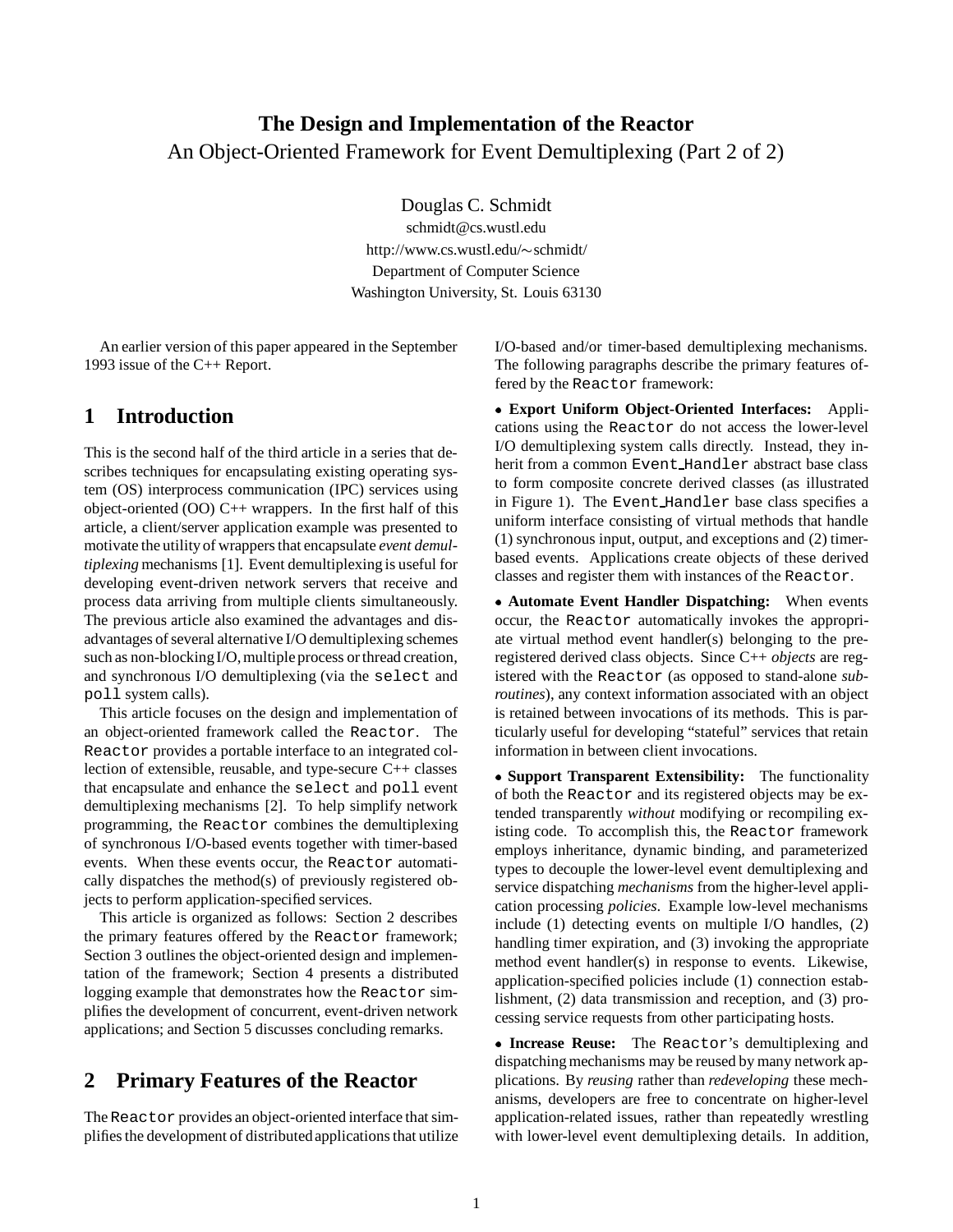subsequent bug-fixes and enhancements are transparently shared by all applications that utilize the Reactor's components. Conversely, developers that access select and poll directly must reimplement the same demultiplexing and dispatching code for every network application. Moreover, any modifications and improvements to this code must be replicated manually in all related applications.

 **Enhance Type-Security:** The Reactor shields application developers from error-prone,low-level details associated with programming existing I/O demultiplexing system calls. These details involve setting and clearing bitmasks, handling timeouts and interrupts, and dispatching "call-back" methods. In particular, the Reactor eliminates several subtle causes of errors with poll and select that involve the misuse of I/O handles and fd\_set bitmasks.

 **Improve Portability:** The Reactor also shields applications from differences between select and poll that impede portability. As illustrated in Figure 5, the Reactor exports the same interface to applications, regardless of the underlying event demultiplexingsystem calls. Moreover, the Reactor's object-oriented architecture improves its own internal portability. For example, porting the Reactor from a select-based OS platform to a poll-based platform required only a few well-defined changes to the framework.

In addition to simplifying application development, the Reactor also performs its demultiplexing and dispatching tasks efficiently. In particular, its event dispatching logic improves upon common techniques that use select directly. For instance, the select-based Reactor uses an ACE Handle Set class (described in Section 3.2) that avoids examining fd\_set bitmasks one bit at a time in many circumstances. An article in a future issue of the C++ Report will empirically evaluate the performance of the Reactor and compare it against a non-object-oriented solution written in C that accesses I/O demultiplexing system calls directly.

# **3 The Object-Oriented Design and Implementation of the Reactor**

This section summarizes the object-oriented design of the Reactor framework's primary class components, focusing on the interfaces and strategic design decisions. Where appropriate, tactical design decisions and certain implementation details are also discussed. Section 3.1 outlines the OS platform-independent components; Section 3.2 covers the platform-dependent components.

The Reactor was originally modeled after a  $C_{++}$  wrapper for select called the Dispatcher that is available with the InterViews distribution [3]. The Reactor framework described here includes several additional features. For example, the Reactor operates transparently on top of both the System V Release 4 poll interface and select, which is available on both UNIX and PC platforms (via the WINSOCK API). In addition, the Reactor framework



Figure 1: The Reactor Inheritance Hierarchy

contains support for multi-threading. In general, a single instance of the Reactor is active in a thread at any point in time. However, there may be multiple different instances of Reactor objects running in separate threads in a process. The framework provides the necessary synchronization operations to prevent race conditions [4].

### **3.1 Platform-Independent Class Components**

The following paragraphs summarize the salient characteristics of the three platform-independent classes in the Reactor: the ACE Time Value, ACE Timer Queue, and ACE Event Handler classes:

 **ACE Time Value:** This class provides a C++ wrapper that encapsulates an underlying OS platform's date and time structure (such as the struct timeval data type on UNIX and POSIX platforms). The timeval structure contains two fields that represent time in terms of *seconds* and *microseconds*. However, other OS platforms use different representations, so the ACE Time Value class abstracts these details to provide a portable C++ interface.

The primary methods in the ACE Time Value class are illustrated in Figure 2. The ACE Time Value wrapper uses operator overloading to simplify time-based comparisons within the Reactor. Overloading permits the use of standard arithmetic syntax for relational expressions involving time comparisons. For example, the following code creates two ACE Time Value objects constructed by adding user-supplied command-line arguments to the current time, and then displaying the appropriate ordering relationship between the two objects:

```
int main (int argc, char *argv[])
{
 if (argc != 3) {
    cerr << "usage: " << argv[0]
         << " time1 time2" << endl;
```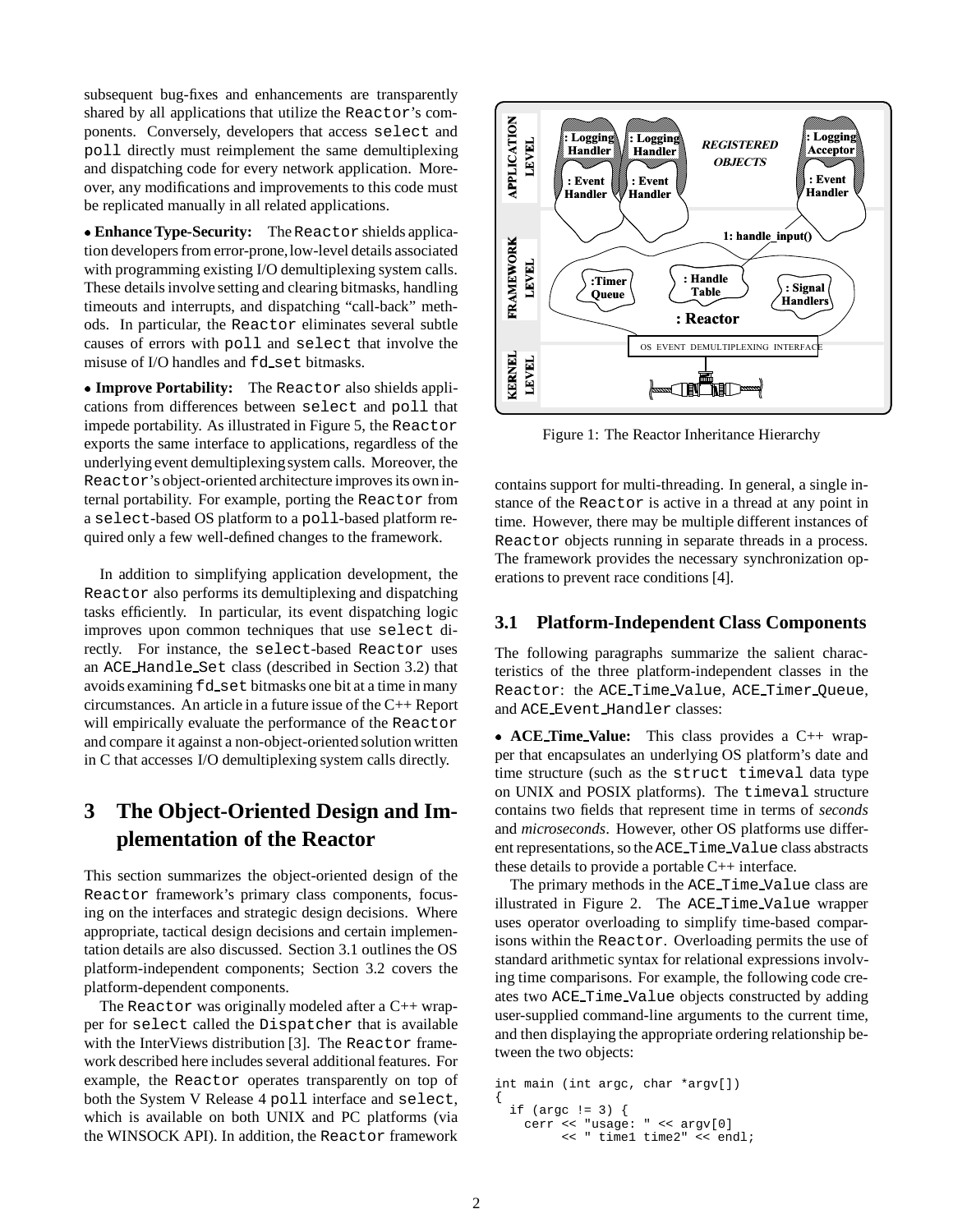```
return 1;
}
ACE_Time_Value ct =
 ACE OS:: qettimeofday ();
ACE_Time_Value tv1 = ct +
  ACE_Time_Value (ACE_OS::atoi (argv[1]));
ACE_Time_Value tv2 = ct +
 ACE_Time_Value (ACE_OS::atoi (argv[2]));
if (tv1 > tv2)cout << "timer 1 is greater" << endl;
else if (tv2 > tv1)
  cout << "timer 2 is greater" << endl;
else
  cout << "timers are equal" << endl;
return 0;
```
}

Methods in the ACE Time Value class are implemented to compare "normalized" time quantities. Normalization adjusts the two fields in a timeval structure to use a canonical encoding scheme that ensures accurate comparisons. For example, after normalization, the quantity ACE Time Value (1, 1000000) will compare equal to ACE Time Value (2). Note that a direct bitwise comparison of the nonnormalized class fields would not detect this equality.

 **ACE Timer Queue:** The Reactor's timer-based mechanisms are used useful for applications that require timer support. For example, WWW servers require watchdog timers to release resources if clients that connect do not send an HTTP request within a specific time interval. Likewise, certain daemon configuration frameworks (such as the Service Control Manager in Windows NT) require services under their control to periodically report their current status. These "heart-beat" messages are used to ensure that a service has not terminated abnormally.

The ACE Timer Queue class provides mechanisms that allow applications to register time-based objects that derive from the ACE Event Handler base class (described in the following bullet). The ACE Timer Queue ensures that the handle timeout method in these objects is invoked at an application-specified time in the future. The methods of the ACE Timer Queue class illustrated in Figure 3 enable applications to schedule, cancel, and invoke the timer objects.

An application schedules an ACE Event Handler that will expire after delay amount of time. If it expires then arg is passed in as the value to the event handler's handle timeout callback method. If interval does not equal ACE Time Value::zero it is used to reschedule the event handler automatically. The schedule method returns a handle to a timer that uniquely identifies this event handler in the timer queue's internal table. The timer handle can be used by cancel to remove an ACE Event Handler before it expires. If a non-NULL arg is passed to cancel it is set to the *Asynchronous Completion Token* (ACT) [5] passed in by the application when the timer was originally scheduled. This makes it possible to free up dynamically allocated ACTs to avoid memory leaks.

By default, the ACE Timer Queue is implemented as a linked list of tuples containing ACE Time Value,

```
// Time value structure from /usr/include/sys/time.h
// struct timeval { long secs; long usecs; \};
class ACE_Time_Value
{
public:
 ACE_Time_Value (long sec = 0, long usec = 0);
  ACE Time Value (timeval t);
    // Returns sum of two ACE_Time_Values.
  friend ACE_Time_Value operator +
    (const ACE_Time_Value &lhs,
     const ACE_Time_Value &rhs);
    // Returns difference between two ACE_Time_Values.
  friend ACE_Time_Value operator -
    (const ACE_Time_Value &lhs,
     const ACE_Time_Value &rhs);
    // Relational and comparison operators for
    // normalized ACE_Time_Values.
  friend int operator <
    (const ACE_Time_Value &lhs,
     const ACE_Time_Value &rhs);
    // Other relation operators...
private:
  // ...
};
```

```
Figure 2: Interface for the ACE Time Value Class
```

```
class ACE_Timer_Queue
{
public:
 ACE_Timer_Queue (void);
    // True if queue is empty, else false.
  int is_empty (void) const;
    // Returns earliest time in queue.
  const ACE_Time_Value &earliest_time (void) const;
    // Schedule a HANDLER to be dispatched at
    // the FUTURE_TIME.
    // and at subsequent INTERVALs.
  int virtual schedule
    (ACE_Event_Handler *handler,
    const void *arg,
     const ACE_Time_Value &future_time,
     const ACE_Time_Value &interval);
    // Cancel all registered ACE_Event_Handlers
    // that match the address of HANDLER.
  int virtual cancel
    (ACE_Event_Handler *handler);
    // Cancel the single ACE_Event_Handler matching the
    // TIMER_ID value (returned from schedule()).
  int virtual cancel (int timer_id,
                      const void **arg = 0);
    // Expire all timers <= EXPIRE_TIME
    // (note, this routine must be called manually
    // since it is not invoked asychronously).
  void virtual expire
    (const ACE_Time_Value &expire_time);
private:
 // ...
};
```
Figure 3: Interface for the ACE Timer Queue Class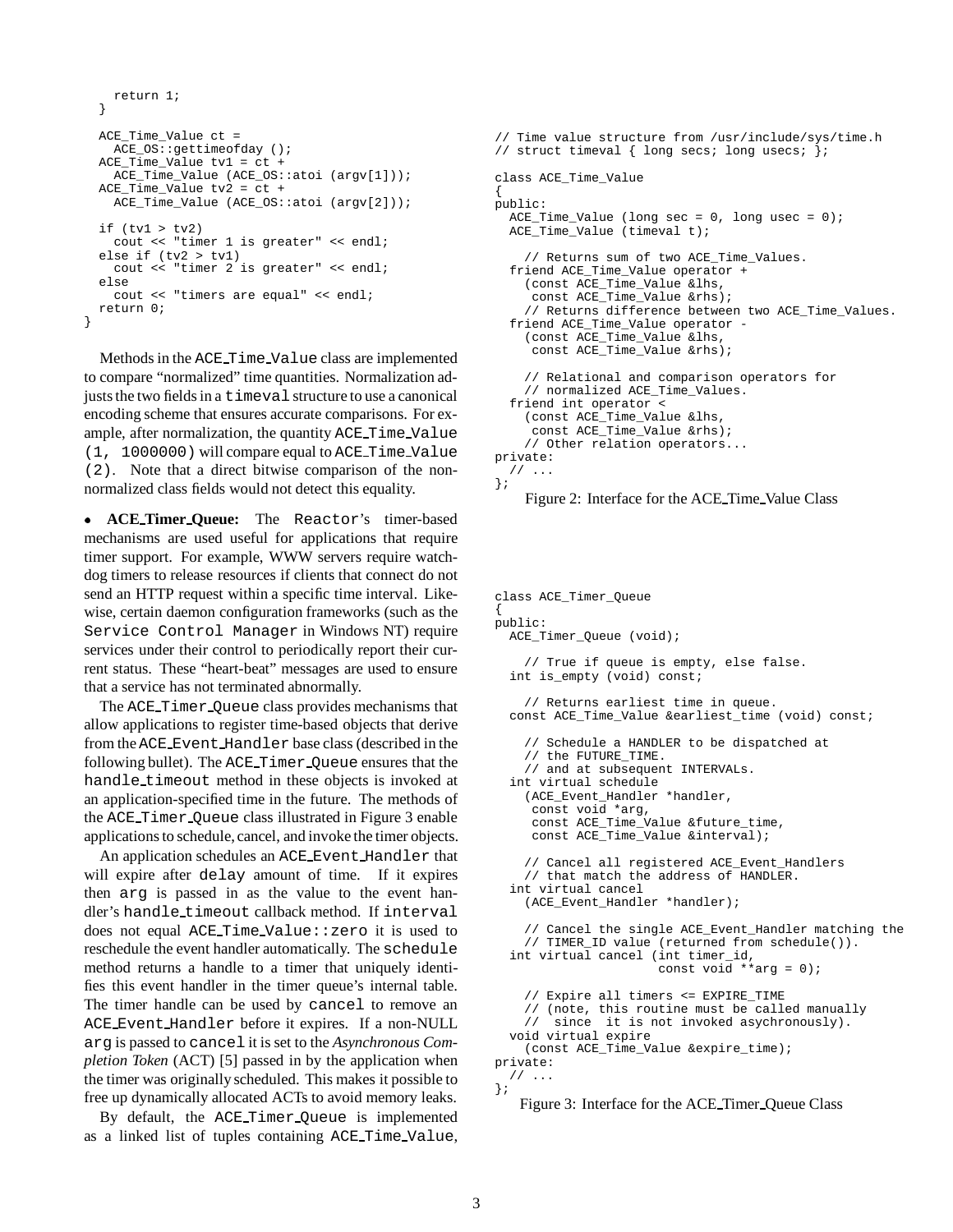ACE Event Handler \*, and void \* members. These tuples are sorted by the ACE Time Value field in ascending order of their "time-to-execute." The ACE Event Handler \* field is a pointer to the timer object scheduled to be run at the time specified by the ACE Time Value field. The void \* field is an argument supplied when a timer object is originally scheduled. When a timer expires, this argument is automatically passed to the handle timeout method (described in the following bullet).

Each ACE Time Value in the linked list is stored in "absolute" time units (such as those generated by the UNIX gettimeofdaysystem call). However, since virtual methods are used in the class interface, applications can redefine the ACE Timer Queue implementation to use alternative data structures such as *delta-lists* [6] or *heaps* [7]. Deltalists store time in "relative" units represented as offsets or "deltas" from the earliest ACE Time Value at the front of the list. Heaps, on the other hand, use a "partially-ordered, almost-complete binary tree" instead of a sorted list to reduce the average- and worst-case time complexity for inserting or deleting an entry from  $O(n)$  to  $O(\lg n)$ . A heap representation may be more efficient for certain real-time application usage patterns [7].

 **ACE Event Handler:** This abstract base class specifies an extensible interface used by portions of the Reactor class that control and coordinate the automatic dispatching of I/O and timer mechanisms. The virtual methods in the ACE Event Handler interface are illustrated in Figure 4. The Reactor uses application-defined subclasses of the ACE Event Handler base class to implement its automated, event-driven call-back mechanisms. These subclasses may redefine certain virtual methods in the ACE Event Handler base class to perform applicationdefined processing in response to various types of events. These events include (1) different types (*e.g.,* "reading," "writing," and "exceptions") of synchronous I/O on one or more handles and (2) timer expiration.

An

timer-based.

object of a subclass derived from ACE Event Handler typically supplies an I/O handle.<sup>1</sup> For example, the following Logging Acceptor class fragment encapsulates a "passive-mode" ACE SOCK Acceptor factory provided by the SOCK SAP socket wrappers [8].

```
class Logging_Acceptor :
  public ACE_Event_Handler
{
public:
  Logging_Acceptor (ACE_INET_Addr &addr)
    : acceptor_{\_} (addr) \{ /* \ldots * / \}// Double-dispatching hook.
  virtual ACE_HANDLE get_handle (void) const {
    return this->acceptor_.get_handle ();
  }
    // Factory that creates and activates
```

```
<sup>1</sup>I/O handles may be omitted in derived class objects that are purely
```

```
typedef u_long Reactor_Mask;
typedef int ACE_HANDLE;
class ACE_Event_Handler
{
public:
    // It is possible to bitwise "or" these values
    // together to instruct the Reactor to check for
   // multiple I/O activities on a single handle.
 enum {
   READ_MASK = 01,
    WRITE_MASK = 02,
   EXCEPT_MASK = 04,
   RWE_MASK = READ_MASK | WRITE_MASK | EXCEPT_MASK
 };
    // Returns the I/O handle associated with the
    // derived object (must be supplied by a subclass).
 virtual ACE_HANDLE get_handle (void) const = 0;
    // Called when object is removed from the Reactor.
 virtual int handle_close (ACE_HANDLE, Reactor_Mask);
    // Called when input becomes available.
 virtual int handle_input (ACE_HANDLE);
    // Called when output is possible.
 virtual int handle_output (ACE_HANDLE);
    // Called when urgent data is available.
 virtual int handle_except (ACE_HANDLE);
    // Called when timer expires (TV stores the
    // current time and ARG is the argument given
    // when the handler was originally scheduled).
 virtual int handle_timeout (const ACE_Time_Value &tv,
                              const void *arg = 0);
    // Called when signal is triggered by OS.
 virtual int handle_signal (int signum);
};
  Figure 4: Interface for the ACE Event Handler Class
    // a Logging_Handler.
 virtual int handle_input (ACE_HANDLE) {
   ACE_SOCK_Stream peer_handler;
    this->acceptor_.accept (peer_handler);
    // Create and activate a Logging_Handler...
  }
 // ...
private:
    // Passive-mode socket acceptor.
 ACE_SOCK_Acceptor acceptor_;
};
int main (int argc, char *argv[])
{
  // Event demultiplexer.
 ACE_Reactor reactor;
 Logging_Acceptor acceptor
    ((ACE_INET_Addr) PORT_NUM);
 reactor.register_handler
    (&acceptor, ACE_Event_Handler::READ_MASK);
 // Loop ''forever'' accepting connections and
  // and handling logging records.
 for (i; j)reactor.handle_events ();
  /* NOTREACHED */
}
```
Internally, the Reactor::register\_handler method retrieves the underlying I/O handle by invoking the acceptor object's get handle virtual method. When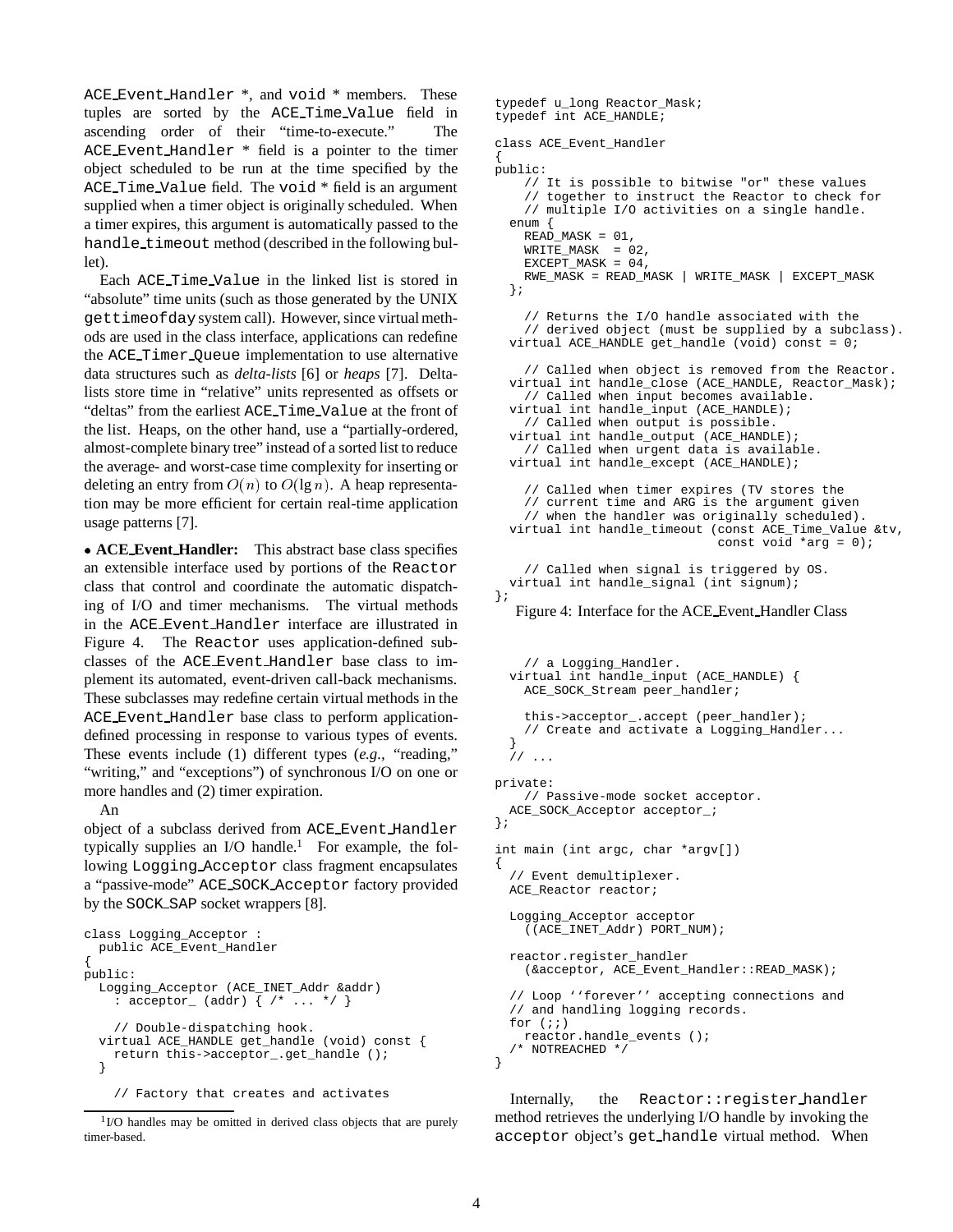the Reactor::handle events method is invoked, handles of all registered objects are aggregated and passed to select (or poll). This OS-level event demultiplexing call detects the occurrence of I/O-based events on these handles. When input events occur or output events become possible, the I/O handles become "active." At this time, the Reactor notifies the appropriate derived objects by invoking the method(s) that handle the event(s).<sup>2</sup> For instance, in the example above, when a connection request arrives the Reactor calls the handle input method of the ACE Acceptor class. This method accepts the new connection and creates a Logging Handler (not shown) that reads all data sent by the client and displays it on the standard output stream.

The ACE Timer Queue class described above handles time-based events. When a timer managed by this queue expires, the handle\_timeout method of a previously scheduled ACE Event Handler derived object is invoked. This method is passed the current time, as well as the void \* argument passed in when the derived object was originally scheduled.

When any method in an ACE\_Event\_Handler object re $turns - 1$ , the Reactor automatically invokes that object's handle close method. The handle close method may be used to perform any user-defined termination activities (such as deleting dynamic memory allocated by the object, closing log files, etc.). Upon return of this call-back function, the Reactor removes the associated derived class object from its internal tables.

### **3.2 Platform-Dependent Class Components**

The ACE Reactor class provides the central interface for the Reactor framework. On UNIX platforms, this class is the only part of the framework that contains platform-dependent code (the private representation of the ACE Time Value class may differ on non-UNIX platforms, as well).

 **ACE Reactor:** Figure 6 illustrates the primary methods in the Reactor class interface, which encapsulates and extends the functionality of select and poll. These methods may be grouped into the following general categories:

- *Manager methods* The constructor and open methods create and initialize objects of the ACE Reactor by dynamically allocating various data structures (described in Section 3.2.1 and 3.2.2 below). The destructor and close methods deallocate these data structures.
- *I/O-based event handler methods* Objects that are derived from subclasses of the ACE Event Handler class may be instantiated and registered with an instance of the Reactor via the register handle

method. Event handlers may also be removed via the remove handler method.

*Timer-based event handler methods* –

ACE Time Value arguments that are passed to the ACE Reactor's schedule timer method are specified "relative" to the current time. For example, the following code schedules an object to print "hello world" every interval number of seconds, starting delay seconds into the future:

```
class Hello_World : public ACE_Event_Handler
{
public:
  virtual int handle_timeout (
      const ACE_Time_Value &tv,
      const void *arg) {
    ACE_DEBUG ((LM_DEBUG, "hello world\n"));
    return 0;
  }
     // ...
};
int main (int argc, char *argv[])
{
  if (\text{argc} != 3)ACE_ERROR_RETURN ((LM_ERROR,
                       "usage: %s delay interval\n",
                       argv[0], -1);
  Reactor reactor;
  Hello_World handler; // timer object.
  ACE_Time_Value delay = ACE_OS::atoi (argv[1]);
  ACE_Time_Value interval = ACE_OS::atoi (argv[2]);
  reactor.schedule_timer (&handler, 0,
                           delay, interval);
  for (i; j)reactor.handle_events ();
  /* NOTREACHED */
}
```
However, the default implementation of the underlying ACE Timer Queue stores the values in "absolute" time units. That is, it adds the scheduled time to the current time of day.

Since the interface of the ACE Reactor class consists of virtual methods it is straight-forward to extend the ACE Reactor's default functionality via inheritance. For example, modifying the ACE Timer Queue implementation to use one of the alternative representations described in Section 3.1 requires no visible changes to the ACE Reactor's public or private interface.

*Event-loop methods* –

After registering I/O-based and/or timer-based objects, an application enters an event-loop that calls either of the two Reactor::handle events methods continuously. These methods block for an application-specified time interval awaiting the occurrence of (1) synchronous I/O events on one or more handles and (2) timer-based events. As events occur, the ACE Reactor dispatches the appropriate method(s) of objects that the application registered to handle these events.

 $2$ Note that the activated I/O handle is passed as an argument to the handle input call-back function (though it is ignored in this case since the acceptor class instance variable keeps encapsulates the underlying handle).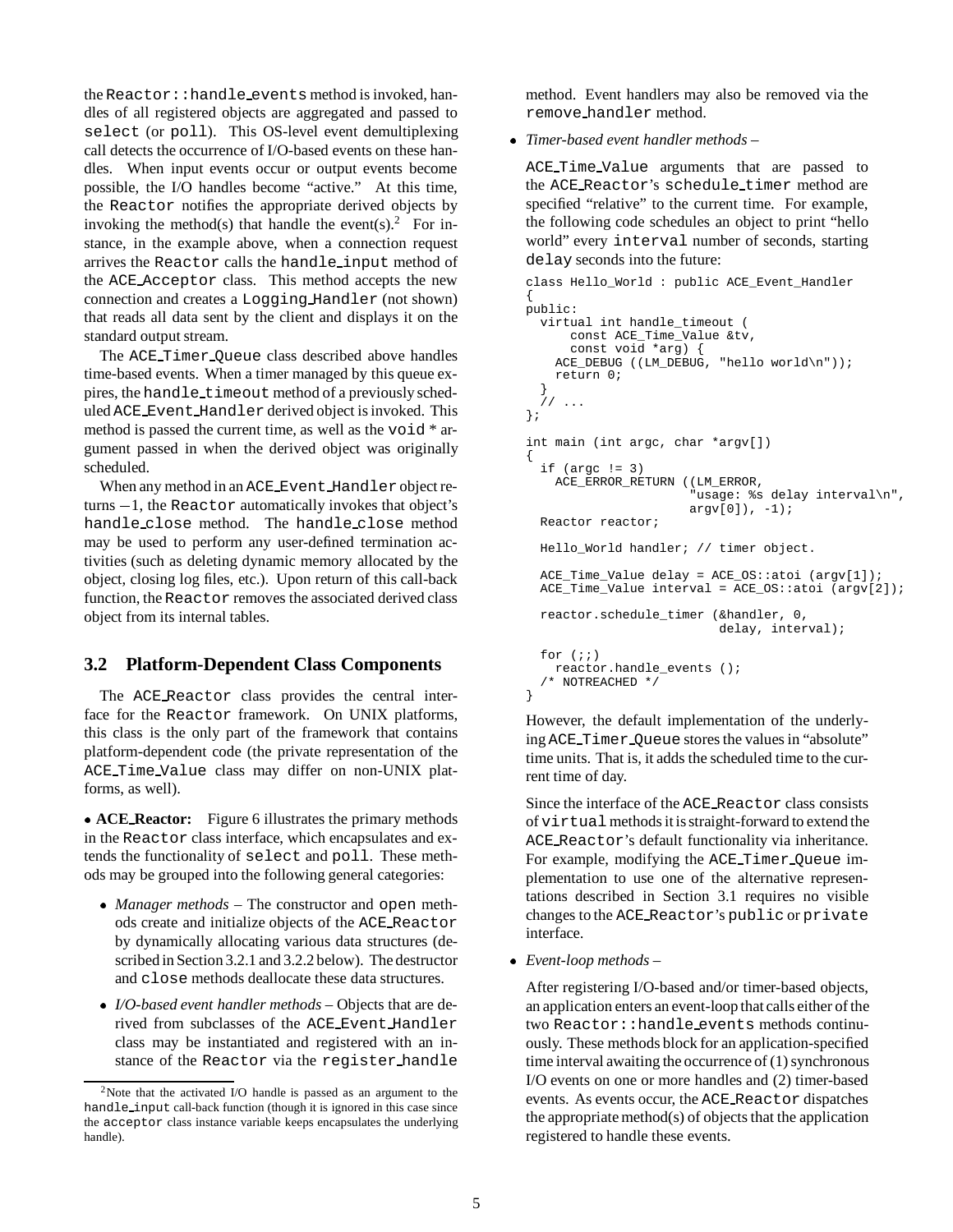

Figure 5: The Reactor's External Interfaces and Internal Data Structures

The following paragraphs describe the primary differences between the poll-based and select-based versions of the ACE Reactor. Although the implementations of certain methods in the ACE Reactor class differ across OS platforms, the method names and overall functionality remain the same. This uniformity stems from the modularity of the ACE Reactor's design and implementation, which enhances its reuse, portability, and maintainability.

#### **3.2.1 Class Components for the select-based Reactor**

As shown in Figure 5 (1), the select-based implementation of the ACE Reactor contains three dynamically allocated ACE Event Handler \* arrays. These arrays store pointers to the registered ACE Event Handler objects that process the reading, writing, exception, and/or timerbased events. The ACE Handle Set class provides an efficient  $C_{++}$  wrapper for the underlying  $Ed$  set bitmask data type. An fd\_set maps the I/O handle name-space onto a compact bit-vector representation and provides several operations for enabling, disabling, and testing bits corresponding to I/O handles. One or more fd\_sets is passed to the select call. The ACE Handle Set class optimizes several common fd set operations by (1) using "full-word" comparisons to minimize unnecessary bit manipulations and (2) caching certain values to avoid recalculating bit-offsets on each call.

#### **3.2.2 Class Components for the poll-based Reactor**

The poll interface is more general than select, allowing applications to wait for a wider-range of events (such as "priority-band" I/O events). Therefore, the poll-based Reactor implementation shown in Figure 5 (2) is somewhat smaller and less complicated than the select-based version. For example, the poll-based ACE Reactor requires neither the three ACE Event Handler \* arrays nor the ACE Handle Set class. Instead, a single array of ACE Event Handler pointers and an array of pollfd structures are dynamically allocated and used internally to store the registered ACE Event Handler derived class objects.

## **4 Using and Evaluating the Reactor**

The Reactor framework is intended to simplify the development of distributed applications, particularly network servers. To illustrate a typical usage of the Reactor, the following section examines the design and implementation of the distributed logging application presented in [1]. This section describes the primary  $C++$  class components in the logging application, compares the object-oriented Reactorbased solution with an earlier version written in C, and discusses the influence of C++ on both the Reactor framework and the distributed logging facility.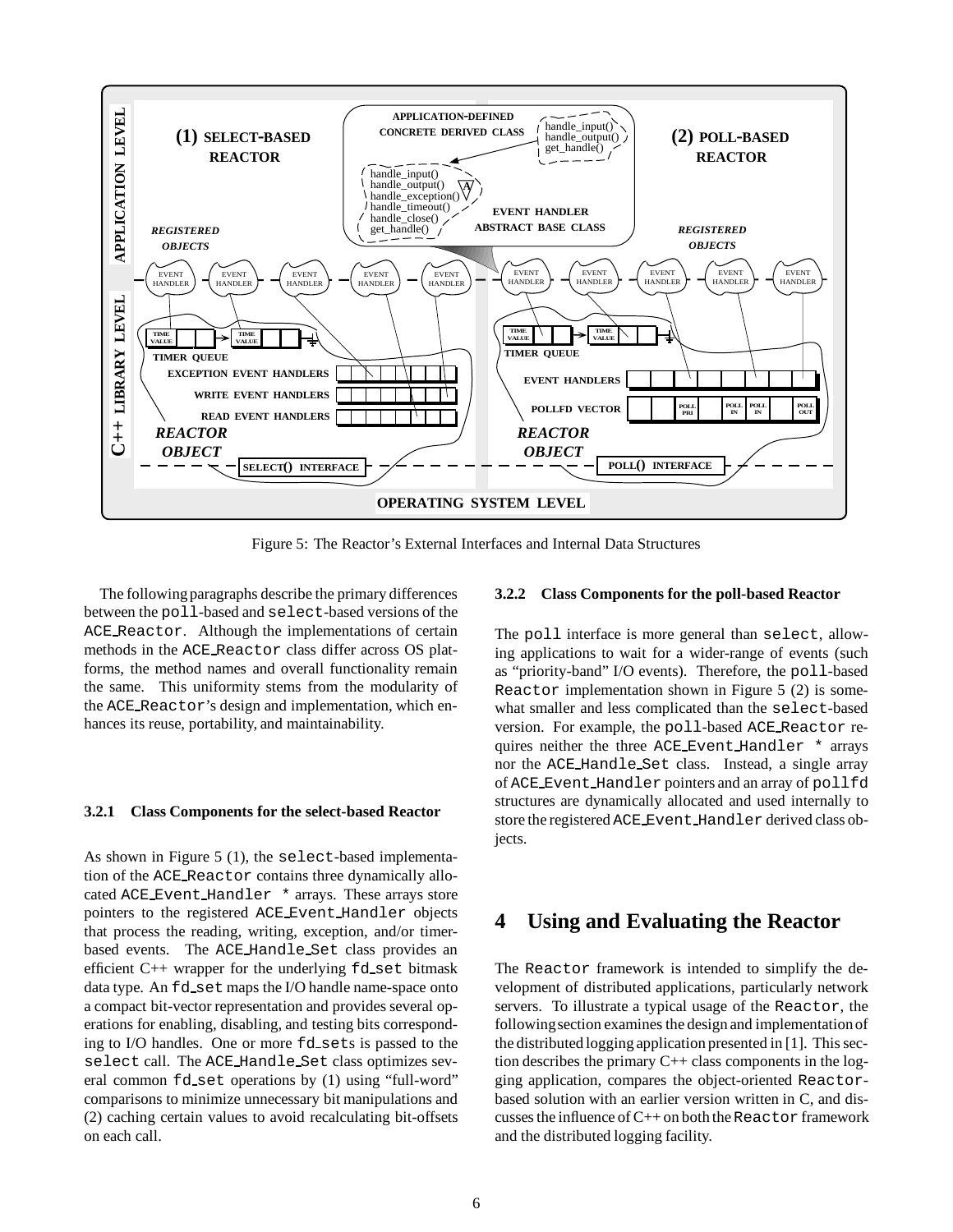```
class Reactor
{
public:
  // = Initialization and termination methods.
  enum { DEFAULT_SIZE = FD_SETSIZE };
    // Initialize a Reactor instance that may
    // contain SIZE entries (RESTART indicates
    // to restart system calls after interrupts).
  Reactor (int size, int restart = 0);
  virtual int open (int size = DEFAULT_SIZE,
                    int restart = 0);
    // Default constructor.
  Reactor (void);
    // Perform cleanup activities to close down
    // an instance of a REACTOR.
  void close (void);
  // = I/O-based event handler methods
    // Register an ACE_Event_Handler object according
    // to the Reactor_Mask(s) (i.e., "reading,"
    // "writing," and/or "exceptions").
  virtual int register_handler (ACE_Event_Handler *,
                                Reactor_Mask);
    // Remove the handler associated with the
    // appropriate Reactor_Mask(s).
  virtual int remove_handler (ACE_Event_Handler *,
                              Reactor_Mask);
  // = Timer-based event handler methods
    // Register a handler to expire at time DELTA.
    // When DELTA expires the handle_timeout()
    // method will be called with the current time
    // and ARG as parameters. If INTERVAL is > 0
    // then the handler is reinvoked periodically
    // at that INTERVAL. DELTA is interpreted
    // "relative" to the current time of day.
  virtual void schedule_timer (
       ACE Event Handler *,
       const void *arg,
       const ACE_Time_Value &delta,
       const ACE_Time_Value &interval =
         ACE_Timer_Queue::zero);
    // Locate and cancel timer.
  virtual void cancel_timer (ACE_Event_Handler *);
  // = Event-loop methods
    // Block process until I/O events occur or timer
    // expires, then dispatch activated handler(s).
  virtual int handle_events (void);
    // Perform a timed event-loop that waits up to TV
    // time units for events to occur; if no events
    // occur then 0 is returned, otherwise return
    // TV - (actual_time_waited).
  virtual int handle_events (ACE_Time_Value &tv);
private:
  1/ ...
};
        Figure 6: Interface for the Reactor Class
```


Figure 7: Run-time Activities in the Distributed Logging Facility

### **4.1 Distributed Logging Facility Overview**

The distributed logging facility presented below was originally designed for a commercial on-line transaction processing product. The logger facility uses a client/server architecture to provide logging services for workstations and symmetric multi-processors linked across local area and/or wide area networks. The logging facility combines the event demultiplexing and dispatching features of the Reactor together with the object-oriented interface to BSD sockets and the System V Transport Layer Interface (TLI) provided by the IPC SAP wrapper library (described in [8]). Logging provides an "append-only" storage service that records diagnostic information sent from one or more applications. The primary unit of logging is the *record*. Incoming records are appended to the end of a log and all other types of write access are forbidden.

The distributedlogging facility is comprised of the following three main components depicted in Figure 7:

 **Application Logging Interface:** Application processes  $(e.g., P<sub>1</sub>, P<sub>2</sub>, P<sub>3</sub>)$  running on client hosts use the Log Msg C++ class to generate various types of logging records (such as LOG ERROR and LOG DEBUG). The Log Msg::log method provides a printf-style interface. Figure 8 describes the priority levels and data format for records exchanged by the application interface and the logging daemons. When invoked by an application, the logging interface formats and timestamps these records and writes them to a well-known named pipe (also called a FIFO), where they are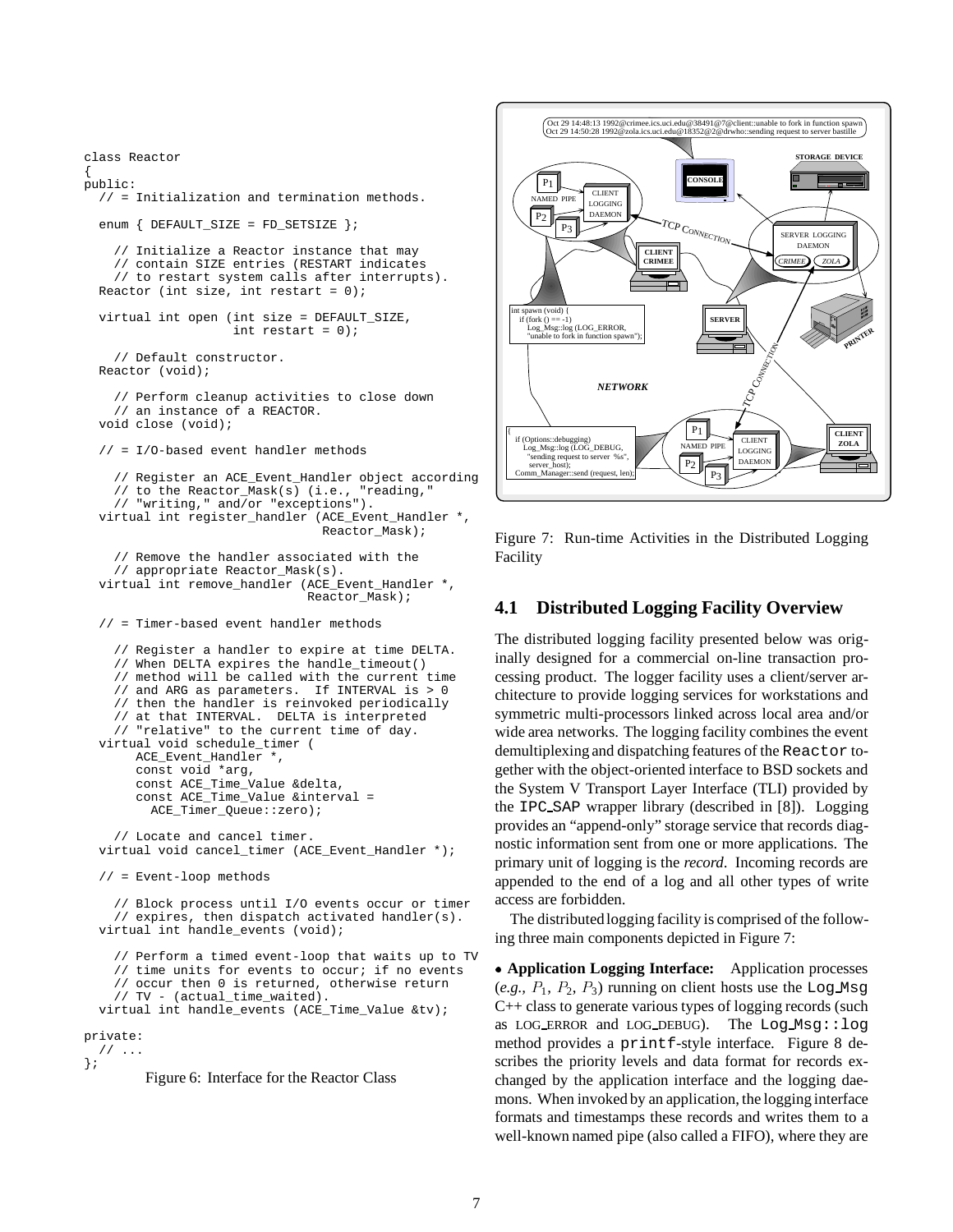consumed by a *client logging daemon*.

• Client Logging Daemon: The client logging daemon is a single-threaded, iterative daemon that runs on every host machine participating in the distributed logging service. Each client logging daemon is connected to the read-side of the named pipe used to receive logging records from applications on this machine. Named pipes are used since they are an efficient form of localhost-only IPC. In addition, the semantics of named pipes in System V Release 4 UNIX have been expanded to allow "priority-band" messages that may be received in "order-of-importance," as well as in "orderof-arrival" (which is still the default behavior) [9].

The complete design of the client logging daemon and the application logging interface will appear in a subsequent C++ Report article that presents C++ wrappers for several "local-host" IPC mechanisms (such as System V Release 4 FIFOs, STREAM pipes, message queues, and UNIX-domain stream sockets). In general, a client logging daemon continuously receives the logging records in priority order from applications, converts the multi-byterecord header fields into network-byte order, and forwards the records to the *server logging daemon* (which typically runs on a remote host).

 **Server Logging Daemon:** The server logging daemon is a concurrent daemon that continuously collects, reformats, and displays the incoming logging records to various external devices. These devices may include printers, persistent storage repositories, or logging management consoles. The remainder of this article focuses on the server logging daemon. In addition, several Reactor and IPC SAP mechanisms are also illustrated and described throughout this example.

### **4.2 The Server Logging Daemon**

The following section discusses the interface and implementation of the primary classes used to construct the server logging daemon. The logging server is a singlethreaded, concurrent daemon that runs in a single process. Concurrency is provided by having the Reactor "time-slice" its attention to each active client in a roundrobin fashion. In particular, during every invocation of the Reactor::handle events method, a single logging record is read from each client whose I/O handle became active during this iteration. These logging records are written to the standard output of the server logging daemon. This output may be redirected to various devices such as printers, persistent storage repositories, or logging management consoles.

In addition to the main driver program shown below in Section 4.2.3, several other C++ class components appear in the logging facility architecture. The class inheritance and parameterization relationships between the various components are illustrated in Figure 9 using Booch notation [10]. To enhance reuse and extensibility, the component shown in this figure are designed to decouple the following aspects of the application architecture:

```
// The following data type indicates the relative
// priorities of the logging messages, from lowest
// to highest priority...
```

```
enum Log_Priority
```

```
{
    // Shutdown the logger.
 LM_SHUTDOWN = 1,
    // Messages indicating function-calling sequence
 LM_TRACE = 2,
   // Messages that contain information normally
    // use only when debugging a program
 LM DEBUG = 3.
    // Informational messages
 LM INFO = 4,
    // Conditions that are not error condition
    // but that may require special handling.
 LM_NOTICE = 5,
    // Warning messages
 LM_WARNING = 6,
   // Initialize the logger
 LM_STARTUP = 7,
    // Error messages
 LM\_ERROR = 8,
    // Critical conditions, e.g., hard device errors
 LM_CRITICAL = 9,
   // A condition that should be corrected immediatey,
    // such as a corrupted system database.
 LM ALERT = 10,
    // A panic condition (broadcast to all users)
 LM_EMERGENCY = 11,
   // Maximum logging priority + 1
 LM MAX = 12
};
struct Log_Record
{
 enum {
    // Maximum number of bytes in logging record
   MAXLOGMSGLEN = 1024
 };
    // Type of logging record
 Log_Priority type_;
   // length of the logging record
  long length_;
    // Time logging record generated
 long time_stamp_;
    // Id of process that generated the record
 long pid_;
    // Logging record data
 char rec_data_[MAXLOGMSGLEN];
```

```
};
```
Figure 8: Logging Record Format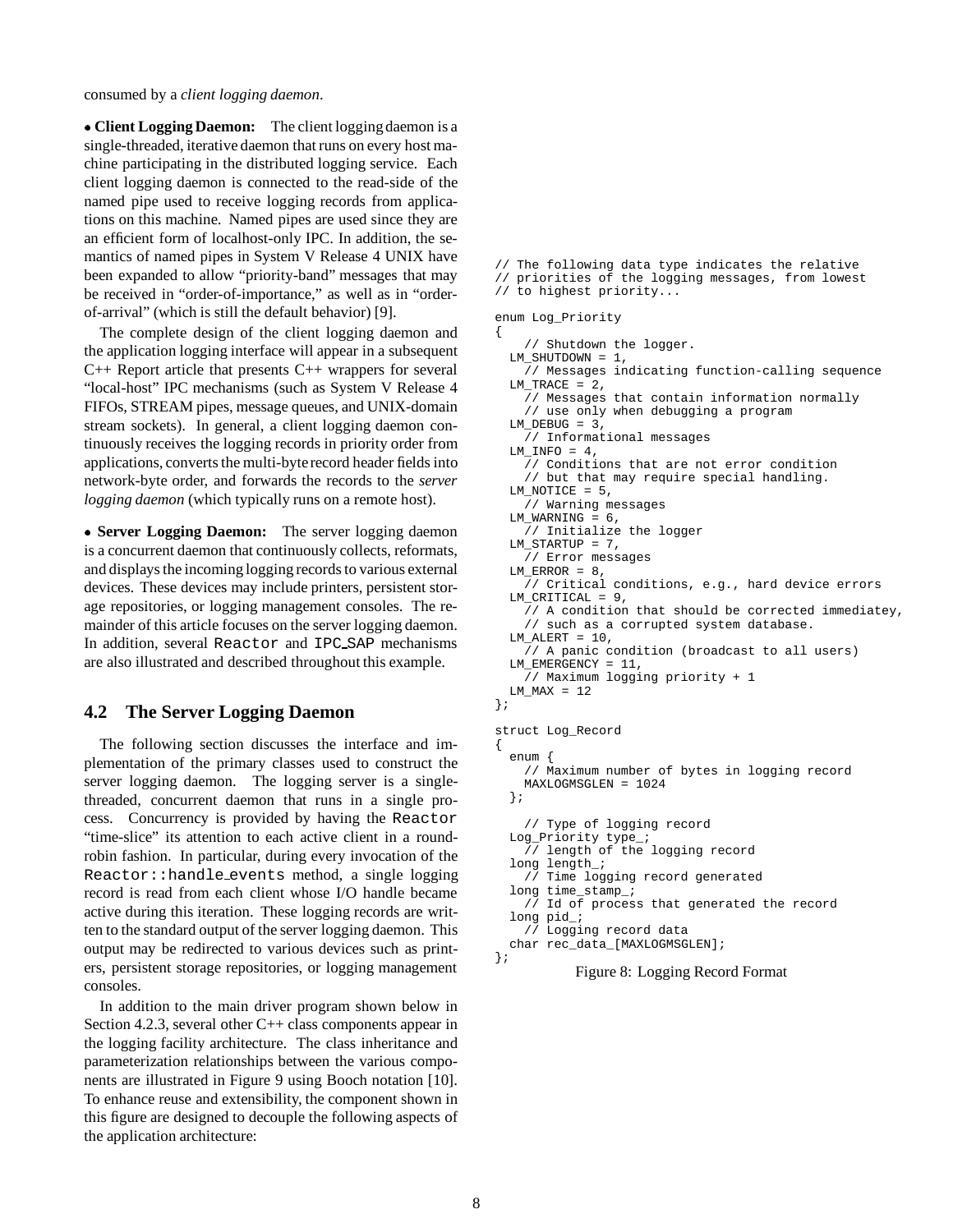

Figure 9: Class Components in the Server Logging Daemon

- Reactor *framework components* The components in the Reactor framework discussed in Section 3 encapsulate the lowest-level mechanisms for performing the I/O demultiplexing and event handler dispatching.
- *Connection-related mechanisms* The components discussed in Section 4.2.1 represent a set of generic templates that provide reusable connection-related mechanisms. In particular, the ACE Acceptor template class is a general-purpose class designed to accept network connections with remote clients. Likewise, the ACE Svc Handler template class is another generalpurpose class designed to send and/or receive data to/from connected clients.
- *Application-specific services* The components discussed in Section 4.2.2 represent the application-specific portion of the distributed logging facility. In particular, the Logging Acceptor class supplies specific parameterized types to the ACE Acceptor, which creates a connection handling instantiation that is specific for the logging application. Likewise, the Logging Handler class is instantiated to provide the application-specific functionality necessary to receive and process logging records from remote clients.

In general, by adopting this highly-decoupledobject-oriented decomposition, the development and maintenance of the server logging daemon was simplified significantly, compared with the original approach.

#### **4.2.1 Connection-related Mechanisms**

 **The ACE Acceptor Class:** This parameterized type provides a generic template for a family of classes that standardize and automate the steps necessary to accept network connection requests from clients. Figure 10 illustrates the inter-

```
// A template class for handling connection requests from
// a remote client.
template <class SVC_HANDLER,
          class PEER_ACCEPTOR,
          class PEER_ADDR>
class ACE_Acceptor : public ACE_Event_Handler
{
public:
 ACE_Acceptor (ACE_Reactor *r,
                const PEER_ADDR &a);
  ˜ACE_Acceptor (void);
private:
 virtual ACE_HANDLE get_handle (void) const;
 virtual int handle_input (ACE_HANDLE);
 virtual int handle_close (ACE_HANDLE,
                            Reactor_Mask);
    // Accept connections.
  PEER_ACCEPTOR acceptor_;
    // Performs event demuxing.
 ACE Reactor *reactor ;
```
# };

Figure 10: Class Interface for Accepting Connections

face for the ACE\_Acceptor class.<sup>3</sup> This class inherits from ACE Event Handler, which enables it to interact with the Reactor framework. In addition, this template class is parameterized by a composite PEER HANDLER subclass (which must understand how to perform I/O with clients), a PEER ACCEPTOR class (which must understand how to accept client connections), and PEER ADDR (which is a C++ wrapper for the appropriate address family).

Classes instantiated from the ACE Acceptor template are capable of the following behavior:

- 1. Accepting connection requests sent from remote clients;
- 2. Dynamically allocating an object of the PEER HANDLER subclass;
- 3. Registering this object with an instance of the Reactor. In turn, the PEER HANDLER class must know how to process data exchanged with the client.

Figure 11 depicts the ACE Acceptor class implementation. When one or more connection requests arrive, the handle input method is automatically dispatched by the Reactor. This method behaves as follows. First, it dynamically creates a separate PEER HANDLER object, which is responsible for processing the logging records received from each new client. Next, it accepts an incoming connection into that object. Finally, it calls the open hook. This hook can register the newly created PEER HANDLER object with an instance of the Reactor or can spawn off a separate thread of control, etc.

 **The ACE Svc Handler Class:** This parameterized type provides a generic template for processing data sent from clients. In the distributed logging facility, for example, the

 $3$ This is a simplified version of the ACE Acceptor. For a complete implementation see [11].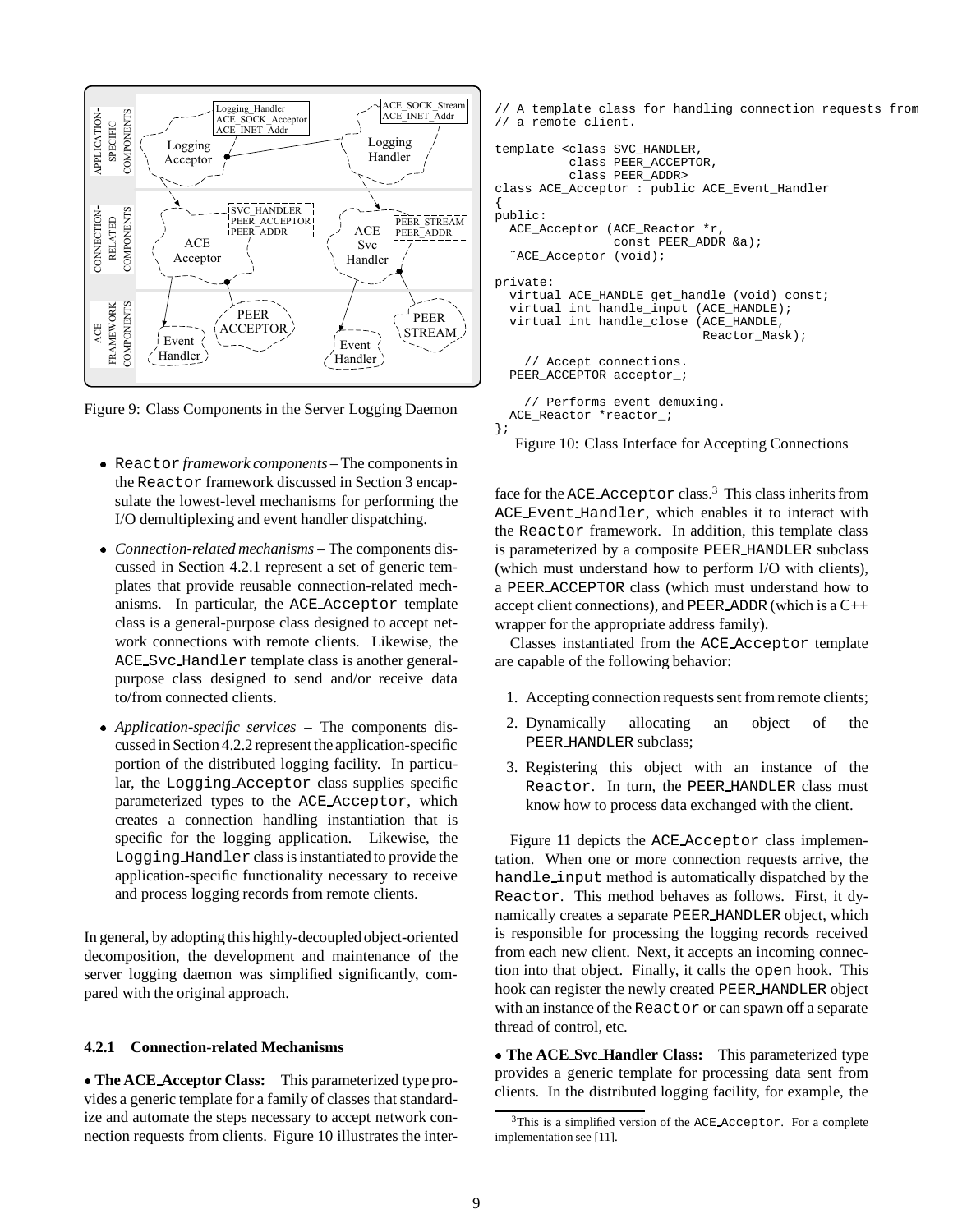```
// Shorthand names
#define SH SVC_HANDLER
#define PL PEER_ACCEPTOR
#define PA PEER_ADDR
template <class SH, class PL, class PA>
ACE_Acceptor<SH, PL, PA>::ACE_Acceptor
  (ACE_Reactor *r, const PA &addr)
  : reactor_ (r),
    acceptor_ (addr)
{
}
template <class SH, class PL, class PA> ACE_HANDLE
ACE_Acceptor<SH, PL, PA>::get_handle (void) const
{
 return this->acceptor_.get_handle ();
}
template <class SH, class PL, class PA> int
ACE_Acceptor<SH, PL, PA>::handle_close
  (ACE_HANDLE, Reactor_Mask)
{
  return this->acceptor_.close ();
}
template <class SH, class PL, class PA>
ACE_Acceptor<SH, PL, PA>::˜ACE_Acceptor (void)
{
 this->handle_close ();
}
// Generic factory for accepting connections from
// client hosts, creating and activating a
// service handler.
template <class SH, class PL, class PA> int
ACE_Acceptor<SH, PL, PA>::handle_input
  (ACE_HANDLE)
{
  // Create a new Svc_Handler.
 SH *svc handler = new SH (this->reactor );
  // Accept connection into the handler.
  this->acceptor_.accept (*svc_handler);
  // Activate the handler.
  svc_handler->open (0);
}
```
Figure 11: Class Implementation for Accepting Connections

```
// Receive client message from the remote clients.
template <class PEER_STREAM, class PA>
class ACE_Svc_Handler : public ACE_Event_Handler
{
public:
 ACE_Svc_Handler (ACE_Reactor *r)
    : reactor_ (r) {}
    // Must be filled in by subclass
 virtual int open (void \overline{\ast}) = 0;
  operator PEER_STREAM &();
   // Demultiplexing hooks.
 virtual ACE_HANDLE get_handle (void) const;
protected:
   // Connection open to the client.
  PEER_STREAM peer_stream_;
    // Performs event demuxing.
 ACE Reactor *reactor ;
};
```
Figure 12: Class Interface for Handling Services

```
#define PS PEER_STREAM
// Extract the underlying PS (e.g., for
// use by accept()).
template <class PS, class PA>
ACE_Svc_Handler<PS, PA>::operator PS &()
{
 return this->peer_stream_;
}
template <class PS, class PA> ACE_HANDLE
ACE_Svc_Handler<PS, PA>::get_handle (void) const
{
  return this->peer_stream_.get_handle ();
}
  Figure 13: Class Implementation for Service Handling
```
I/O format involves logging records. However, different formats are easily substituted for other applications. Typically, objects of classes instantiated from ACE Svc Handler are dynamically created and registered with the Reactor by the handle input routine in the ACE Acceptor class. The interface of the ACE Svc Handler class is depicted in Figure 12. As with the ACE Acceptor class, this class inherits functionality from the ACE Event Handler base class.

Figure 13 illustrates the ACE Svc Handler class implementation. The class constructor caches the host address of the associated client when an object of this class is dynamically allocated. As illustrated by the "console" window in Figure 7, the name of this host is printed along with the logging records received from a client logging daemon.

The ACE Svc Handler::handle input method simply invokes the pure virtual method recv. This recv function must be supplied by subclasses of ACE Svc Handler; it is responsible for performing application-specific I/O behavior. Note how the combination of inheritance, dynamic binding, and parameterized types further decouples the general-purpose portions of the framework (such as connection establishment) from the applicationspecific functionality (such as receiving logging records).

When the ACE\_Reactor removes a ACE\_Svc\_Handler object from its internal tables, the object's handle close method is called automatically. By default, this method deallocates the object's memory (which was originally allocated by the handle input method in the ACE Acceptor class). Objects are typically removed when a client logging daemon shuts down or when a serious transmission error occurs. To insure that ACE Svc Handler objects are only allocated and deallocated dynamically, the destructor is declared in the private section of the class (shown at the bottom of Figure 12).

#### **4.2.2 Application-Specific Services**

 **The Logging Acceptor Class:** To implement the distributed logging application the Logging Acceptor class is instantiated from the generic ACE Acceptor template as follows: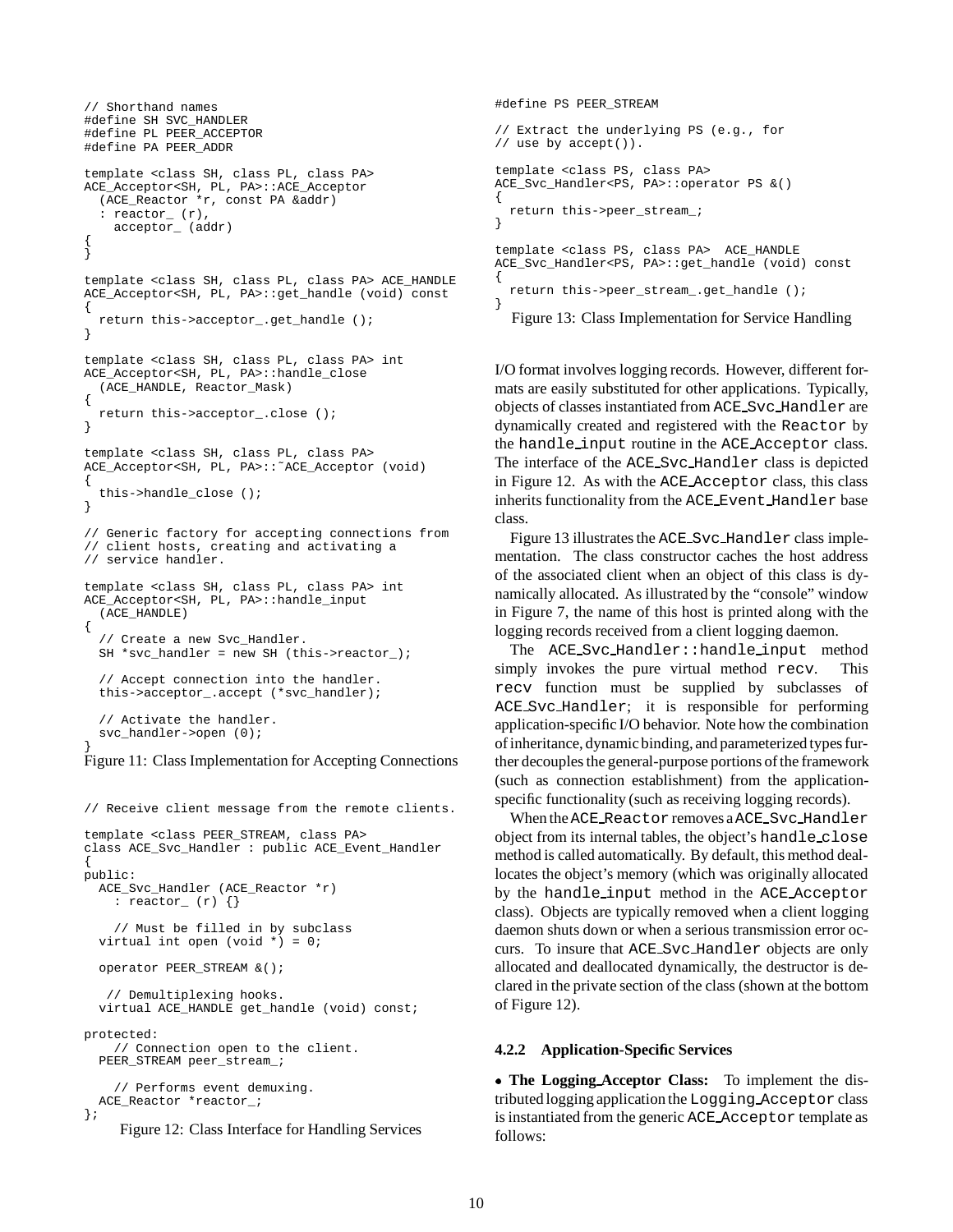```
typedef ACE_Acceptor
  <Logging_Handler,
  ACE_SOCK_Acceptor,
  ACE_INET_Addr> Logging_Acceptor;
```
The PEER HANDLER parameter is instantiated with the Logging Handler class (described in the following bullet below), PEER ACCEPTOR is replaced by the ACE SOCK Acceptor class, and PEER ADDR is the ACE INET Addr class.

The ACE SOCK \* and ACE INET Addr instantiated types are part of a C++ wrapper called SOCK SAP [8]. SOCK SAP encapsulates the BSD socket interface for transferring data reliably between two processes that may run on different host machines. However, these classes could also be any other network interface that conformed to the interface used in the parameterized class (such as the TLI SAP wrapper for the System V Transport Layer Interface (TLI)). For example, depending on certain properties of the underlying OS platform (such as whether it is a BSD or System V variant of UNIX), the logging application may instantiate the ACE Svc Handler class to use either SOCK SAP or TLI SAP as follows:

```
// Logging application.
#if defined (MT_SAFE_SOCKETS)
typedef ACE_SOCK_Stream PEER_STREAM;
#else
typedef ACE_TLI_Stream PEER_STREAM;
#endif // MT_SAFE_SOCKETS.
class Logging_Handler
  : public ACE_Svc_Handler<PEER_STREAM,
                           ACE_INET_Addr>
{
  // \dots};
```
The degree of flexibility offered by this template-based approach is extremely useful when developing applications that must run portability across multiple OS platforms. In fact, the ability to parameterize applications by transport interface is useful across variants of OS platforms (*e.g.,* SunOS 5.2 does not provide a thread-safe socket implementation).

 **The Logging Handler Class:** This class is created by instantiating the ACE Svc Handler class as follows:

```
class Logging_Handler :
  public ACE_Svc_Handler<ACE_SOCK_Stream,
                         ACE_INET_Addr>
{
public:
   // Open hook.
  virtual int open (void) {
    // Register ourselves with the Reactor so
    // we can be dispatched automatically when
    // I/O arrives from clients.
    reactor_.register_handler
      (this, ACE_Event_Handler::READ_MASK);
  }
    // Demultiplexing hook.
  virtual int handle_input (ACE_HANDLE);
};
```
The PEER STREAM parameter is replaced with the ACE SOCK Stream class and the PEER ADDR parameter is replaced with the ACE INET Addr class. The handle input method is called automatically by the ACE Reactor when input arrives on the underlying ACE SOCK Stream. It is implemented as follows:<sup>4</sup>

```
// Callback routine for handling the reception of
// remote logging transmissions from clients.
int
Logging_Handler::handle_input (ACE_HANDLE)
{
 size_t len;
  ssize_t n = this->peer_stream_.recv
    (&len, sizeof len);
  if (n == sizeof len) {
   Log_Record lr;
    len = ntohl (len);
   n = this->peer_stream_.recv_n (&lr, len));
    if (n != len)ACE_ERROR_RETURN ((LM_ERROR, "%p at host %s\n",
        "client logger", this->host_name), -1);
    lr.decode ();
    if (lr.length == n)lr.print (this->host_name, 0, stderr);
    else
      ACE_ERROR_RETURN ((LM_DEBUG,
                        "error, lr.len = %d, n = %d\n",
                        lr.len, n), -1);
    return 0;
  }
  else
    return n;
}
```
Note how this example perform two recvs to simulate a message-oriented service via the underlying TCP connection (recall that TCP provides bytestream-oriented, rather than record-oriented, service). The first recv reads the length (stored as a fixed-size integer) of the following logging record. The second recv then reads "length" bytes to obtain the actual record. Naturally, the client sending this message must also follow this message framing protocol.

#### **4.2.3 The Main Driver Program**

The following event-loop drives the Reactor-based logging server:

```
int
main (int argc, char *argv[])
\left\{ \right.// Event demultiplexer.
  ACE_Reactor reactor;
  const char *program_name = argv[0];
  ACE LOG MSG->open (program name);
  if (argc != 2)
    ACE_ERROR_RETURN ((LM_ERROR,
                        "usage: %n port-number"), -1);
  u_short server_port = ACE_OS::atoi (argv[1]);
```
<sup>&</sup>lt;sup>4</sup>Note that this implementation is not entirely robust in its handling of "short reads."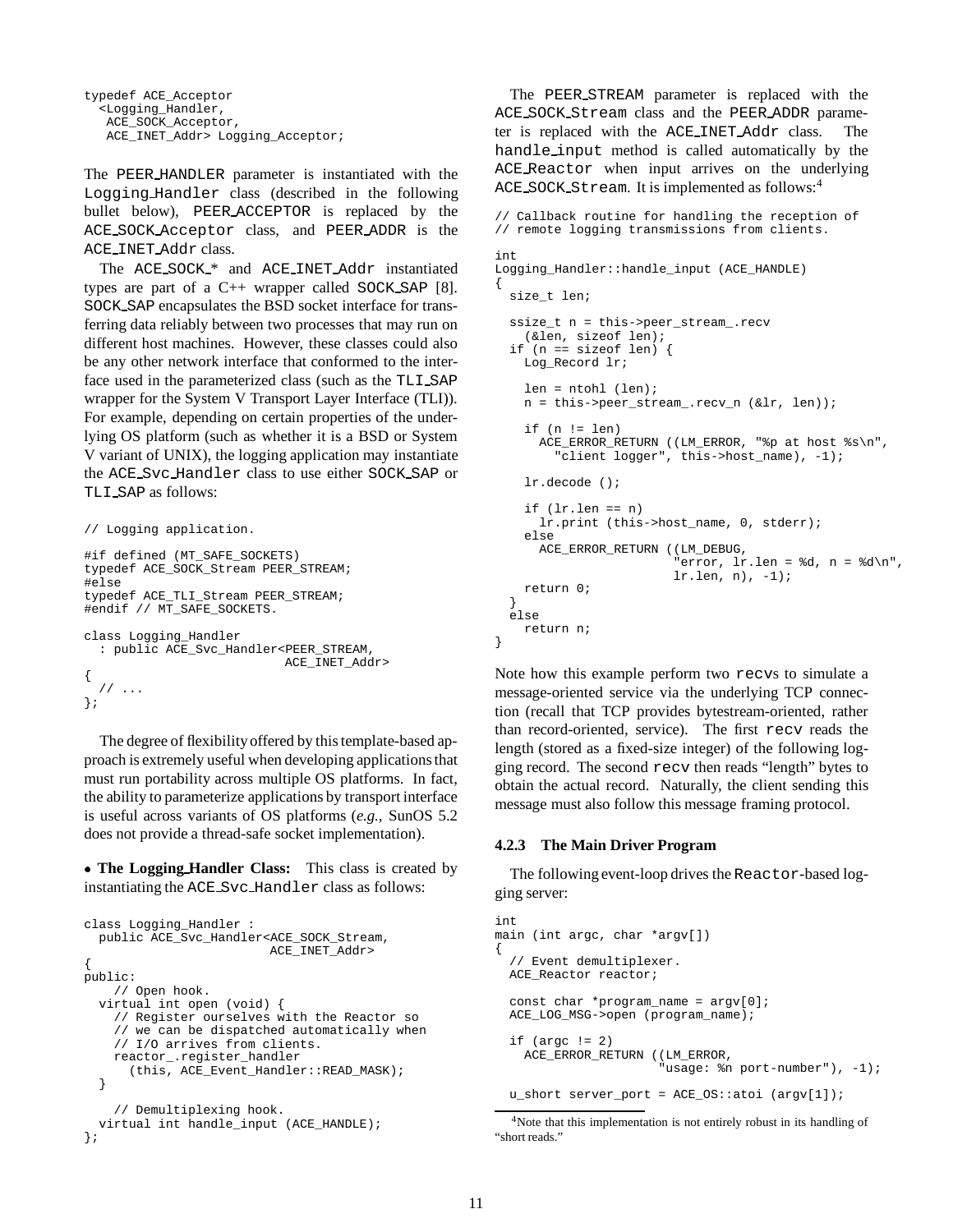

Figure 14: Run-time Configuration of the Server Logging Daemon

```
Logging_Acceptor acceptor
  (&reactor, (ACE_INET_Addr) server_port);
reactor.register_handler (&acceptor);
// Loop forever, handling client requests.
for (i; j)reactor.handle_events ();
/* NOTREACHED */
return 0;
```
}

The main program starts by opening a logging channel that directs any logging records generated by the server to its own standard error stream. The example code in Figures 11 and 13 illustrates how the server uses the application logging interface to log its own diagnostic messages locally. Note that since this arrangement does *not*recursively use the server logging daemon there is no danger causing of an "infinitelogging-loop."

The server then opens an instance of the Reactor, instantiates a Logging Acceptor object, and registers this object with the Reactor. Next, the server enters an endless loop that blocks in the handle events method until events are received from client logging daemons. Figure 14 illustrates the state of the logging server daemon after two clients have contacted the Reactor and become participants in the distributed logging service. As shown in the figure, a Logging Handler object has been dynamically instantiated and registered for each client. As

incoming events arrive, the Reactor handles them by automatically dispatching (1) the handle input method of the Logging Acceptor and Logging Handler class. When connection requests arrive from client logging daemons, the Logging Acceptor::handle input function is invoked. Likewise, when loggingrecords or shutdown messages arrive from previously connected client logging daemons, the Logging Handler::handle\_input function is invoked.

Figure 7 portrays the entire system during execution. Logging records are generated from the application logging interface, forwarded to client logging daemons, transmitted across the network to the server logging daemon, and finally displayed on the server logging console. The logging information that is displayed indicates (1) the time the logging record was generated by the application interface, (2) the host machine the application was running on, (3) the process identifier of the application, (4) the priority level of the logging record, (5) the command-line name (*i.e.,* "argv[0]") of the application, and (6) an arbitrary text string that contains the text of the logging message.

## **4.3 Evaluating Alternative Logging Implementations**

This section compares the object-oriented and non-objectoriented versions of the distributed logging facility in terms of several software quality factors such as modularity, extensibility, reusability, and portability.

#### **4.3.1 Non-Object-Oriented Version**

The Reactor-based distributed logging facility is an objectoriented reimplementation of an earlier functionally equivalent, non-object-oriented logging facility. The original version was developed for a BSD UNIX-based commercial online transaction processing product. It was initially written in C and used BSD sockets and select directly. Later, it was ported to a system that provided only the System V-based TLI and poll interfaces.

The original C implementation is difficult to modify, extend, and port due to  $(1)$  tightly-coupled functionality and  $(2)$ an excessive use of global variables. For example, the event demultiplexing, service dispatching, and event processing operations in the original version are tightly-coupled with both the acceptance of client connection requests and the reception of client logging records. In addition, several global data structures are used to maintain the relationship between (1) per-client context information (such as the client hostname and current processing status) and (2) I/O handles that identify the appropriate context record. Therefore, any enhancements or modifications to the program directly affects the existing source code.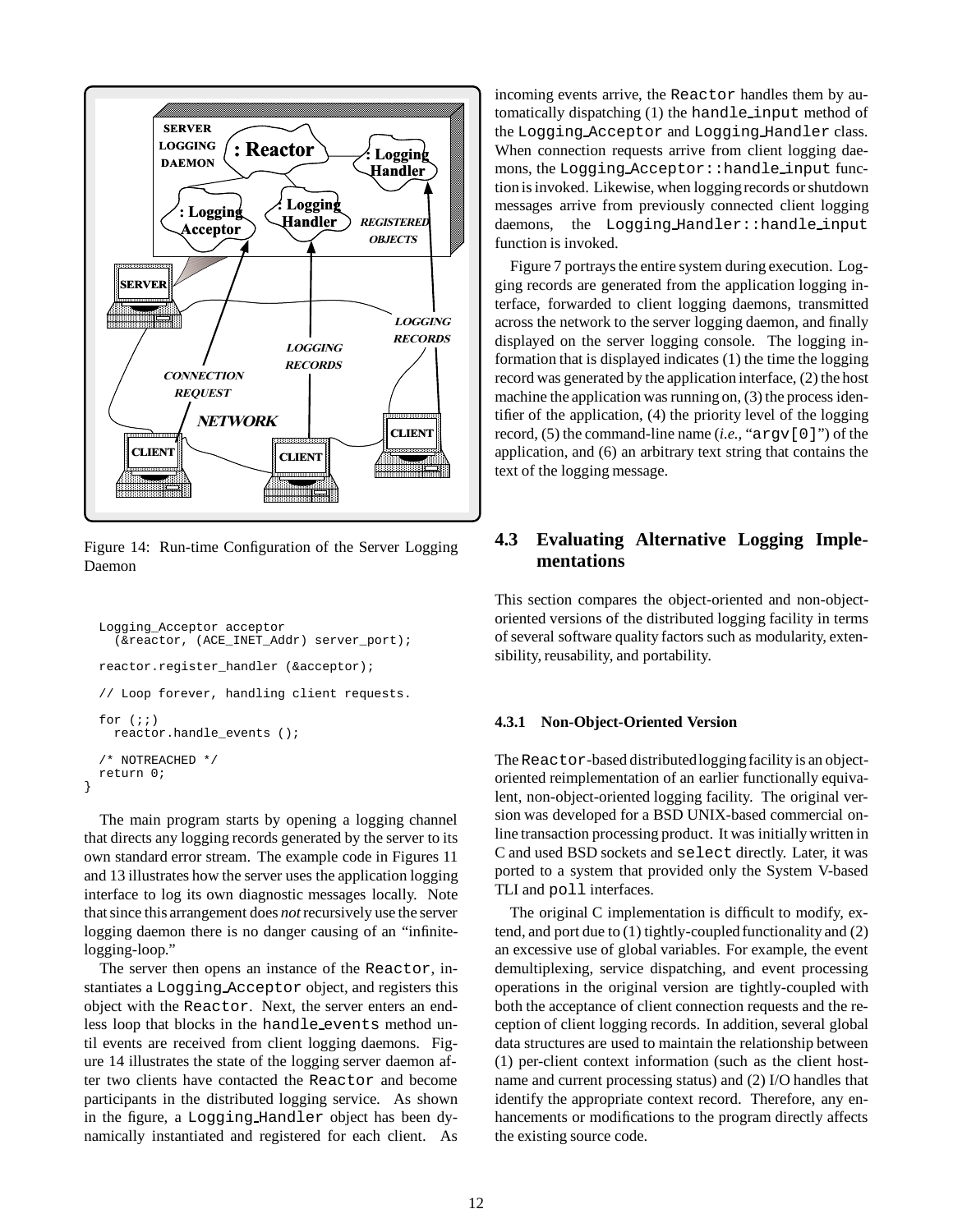#### **4.3.2 Object-Oriented Version**

The object-oriented Reactor-based version uses data abstraction, inheritance, dynamic binding, and templates to (1) minimize the reliance on global variables and (2) decouple the application *policies* that process incoming connections and data from the lower-level *mechanisms* that perform demultiplexing and dispatching. The Reactor-based logging facility contains no global variables. Instead, each Logging Handler object registered with the Reactor encapsulates the client address and the underlying I/O handle used to communicate with clients.

By decoupling the policies and mechanisms, a number of software quality factors are enhanced. For example, the reusability and extensibility of system components was improved, which simplified both the initial development effort and subsequent modifications. Since the Reactor framework performs all the lower-level event demultiplexing and service dispatching, only a small amount of additional code is required to implement the server logging daemon described in Section 4.1. Moreover, the additional code is primarily concerned with application processing activities (such as accepting new connections and receiving client logging records). In addition, templates help to localize applicationspecific code to within a few, well-defined modules.

The separation of policies and mechanisms in the Reactor's architecture facilitates extensibility and portability both "above" and "below" its public interface. For example, extending the server logging daemon's functionality (*e.g.,* adding an "authenticated logging" features) is straight-forward. Such extensions simply inherit from the ACE Event Handler base class and selectively implement the necessary virtual method(s). Likewise, by instantiating the ACE Acceptor and ACE Svc Handler templates, subsequent applications may be produced without redeveloping existing infrastructure. On the other hand, modifying the original non-object-oriented C version in this manner, however, would require direct changes to the existing code.

It is also possible to modify the Reactor's underlying I/O demultiplexing mechanism without affecting existing application code. For example, porting the Reactor-based distributed logging facility from a BSD platform to a System V platform requires no visible changes to application code. On the other hand, porting the original C version of the distributed logging facility from sockets/select to TLI/poll was tedious and time consuming. It also introduced several subtle errors into the source code that did not manifest themselves until run-time. Furthermore, in certain communication-intensive applications, data is always available immediately on one or more handles. Therefore, polling these handles via non-blocking I/O may be more efficient than using select or poll. As before, extending the Reactor to support this alternative demultiplexingimplementationnot modify its public interface.

### **4.4 C++ Language Impact**

Several C++ language features are instrumental to both the design of the Reactor and the distributed logging facility that utilizes its functionality. For example, the data hiding capabilities provided by C++ classes improves portability by encapsulating and isolating the differences between select and poll. Likewise, the technique of registering C++ class *objects* (rather that stand-alone *subroutines*) with the Reactor helps integrate application-specific context information together with multiple method that access this information. Parameterized types are useful for increasing the reusability of the ACE Acceptor class by allowing it to be instantiated with PEER HANDLERs other than Logging Handler and PEER ACCEPTORs other than ACE SOCK Acceptor. In addition, inheritance and dynamic binding facilitate transparent extensibility by allowing developers to enhance the functionality of the Reactor and its associated applications without modifying existing code.

Dynamic binding is used extensively in the Reactor. A previous C++ Report article on the IPC SAP wrapper [8] discusses why avoiding dynamic binding is often advisable when designing "thin" C++ wrappers. In particular, the overhead resulting from indirect virtual table dispatching may discourage developers from using the more modular and type-secure OO interfaces. However, unlike IPC SAP, the Reactor framework provides more than just a thin OO veneer around the underlying OS system calls. Therefore, the significant increase in clarify, extensibility, and modularity compensates for the slight decrease in efficiency. Moreover, the Reactor is typically used to develop distributed systems. A careful examination of the major sources of overhead in distributed systems reveals that most performance bottlenecks result from activities such as caching, latency, network/host interface hardware, presentation-level formatting, memory-to-memory copying, and process management [12]. Therefore, the additional memory reference overhead caused by dynamic binding is insignificant in comparison [13].

To justify these claims empirically, an upcoming article in the C++ Report will present the results of a benchmarking experiment that measures the performance of IPC SAP and the Reactor. These performance results are based upon a distributed system benchmarking tool that measures client/server performance in a distributed environment. This tool also indicates the overhead of using C++ wrappers for IPC mechanisms. In particular, there are two functionally equivalent versions of the benchmarking tool: (1) an objectoriented version that uses the IPC SAP and Reactor C++ wrappers and (2) a non-object-oriented version written in C that uses the sockets, select, and poll system calls directly. The experiment measures the performance of the object-oriented implementation and the non-object-oriented implementation in a controlled manner.